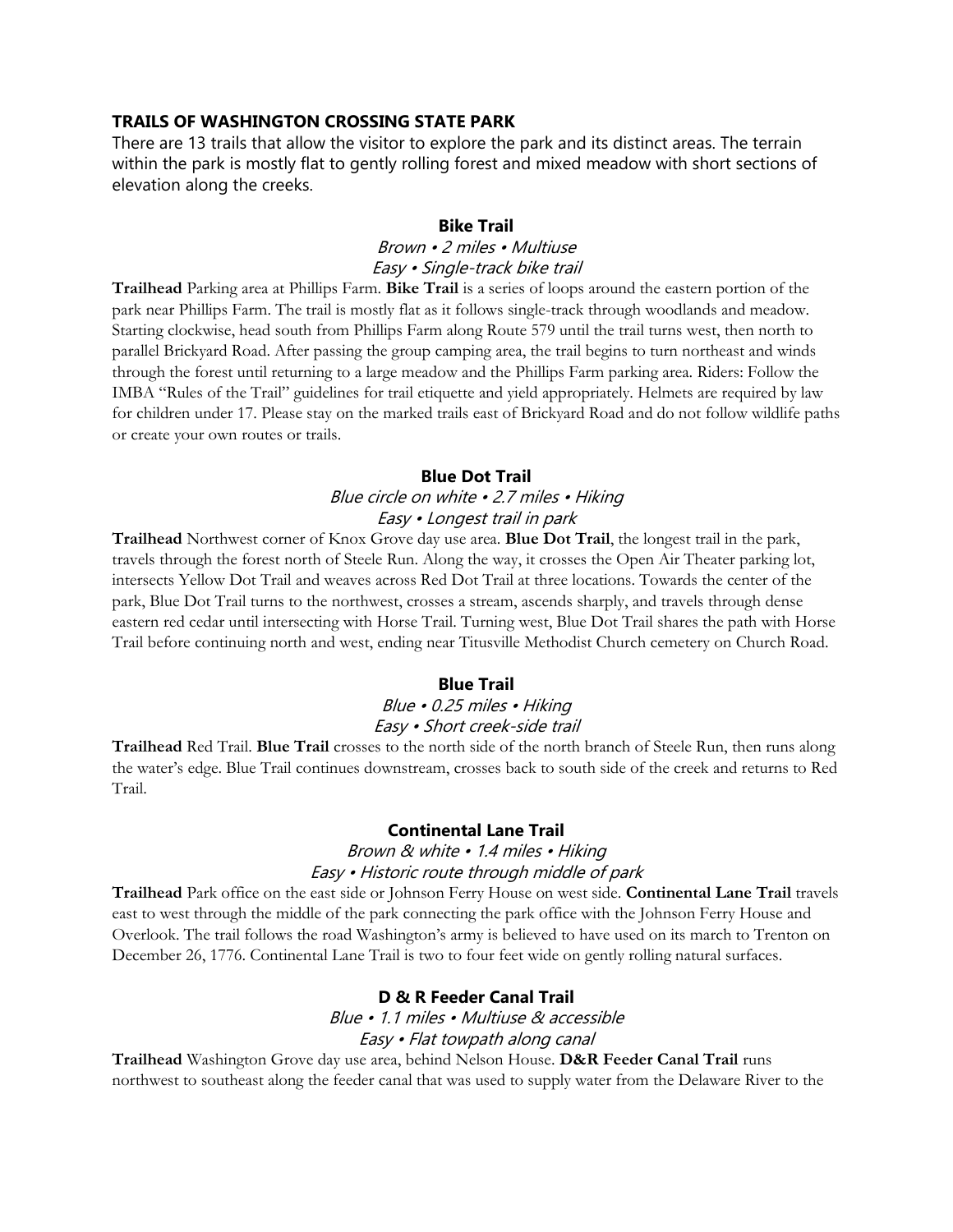main Delaware and Raritan Canal. It follows the canal's former towpath and the old Belvidere and Delaware Railroad from the 19th and early 20th centuries. The trail's surface is cinder and crushed stone.

#### **Green Dot Trail**

## Green circle on white • 1 mile • Hiking Easy • Follows forested slope of Steele Run

**Trailhead** Open Air Theater. **Green Dot Trail** travels across the southwest section of the park and connects to the pedestrian overpass. The trail begins as a grassy road and changes to single-track as it descends and crosses over Steele Run on a wooden bridge. Green Dot Trail ascends a series of steps up the south side of the creek ravine and on through Green Grove picnic area. The trail continues west through mature mixed hardwood forest. Leaving the stream ravine, Green Dot Trail turns south then west again through the former NJ Forest Tree Nursery plantation. The trail joins with Red Dot Trail for a short distance, continues to the park boundary, then turns south across Greene and Sullivan Drives and Continental Lane Trail to the scenic overlook and pedestrian overpass.

#### **Green Trail**

### Green• 0.2 miles • Hiking Easy • Short creek-side trail

**Trailhead** Red Trail. **Green Trail** crosses Steele Run's north branch on a wooden bridge and heads downstream. Green Trail continues along the creek edge until joining with Blue Trail, crosses back over the creek again on two wooden and rejoins Red Trail.

#### **Horseback Riding Trail**

# Brown• 2.2 miles • Multiuse Easy • Flat and wide forested trail

**Trailhead** Parking area at Phillips Farm group area. **Horseback Riding Trail** is an out-and-back lollipop loop through the forest and meadows in the northern portion of the park. After traversing mature woodlots of mixed oak and American beech, the trail emerges onto Brickyard Road near the nature center driveway. It turns right, goes around a gate, then heads north on gravel-covered Brickyard Road. Following the road across a stone culvert and Steele Run ravine, Horse Trail turns left before reaching a second gate and Church Pond. The grassy two-track continues for 1,000 feet until the trail splits left (clockwise) or right (counterclockwise) to begin its loop. Horse Trail joins with Blue Dot Trail for a short distance before returning to complete the loop.

### **Red Dot Trail**

## Red circle on white • 1.6 miles • Hiking Easy • Connects nature center and visitor center

**Trailhead** Continental Lane Trail immediately north of visitor center. **Red Dot Trail** heads west with Continental Lane Trail before turning north and descending the gentle slope to Steele Run. The trail crosses Steele Run on a wooden footbridge and meets with Yellow Dot Trail. Red Dot Trail turns east and follows the creek before turning north again and ascending out of the creek basin. Continuing north, Red Dot Trail crosses Blue Dot Trail in a thick stand of cedar trees. At the corner of a housing development, Red Dot Trail turns east, continues through upland forest then ends at the road leading to the nature center driveway.

#### **Red Trail**

Red • 0.75 miles • Hiking Easy • Loop trail near nature center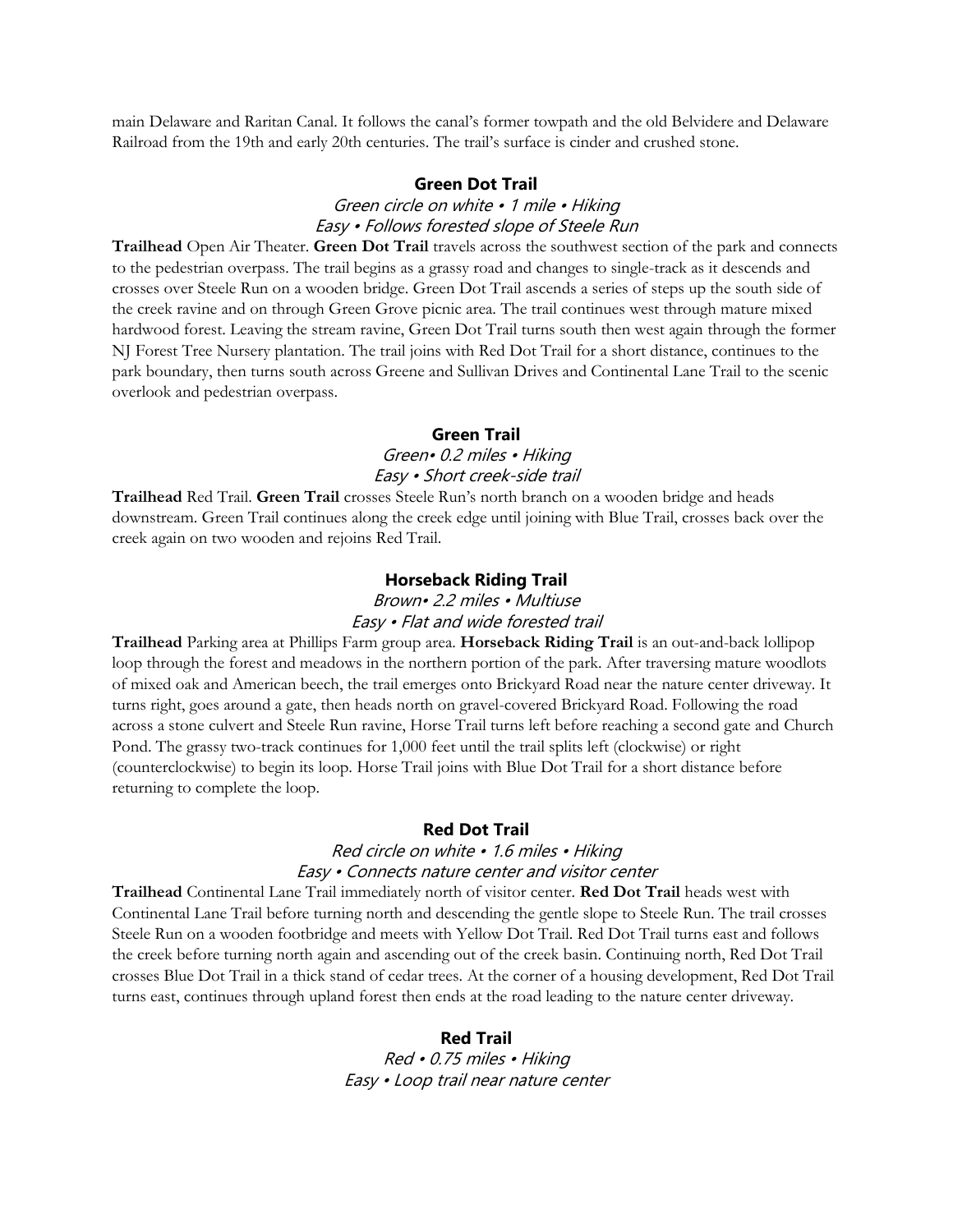**Trailhead** Nature center. **Red Trail** is a loop trail around the woods north and west of the nature center. Shortly after leaving the nature center, the trail travels along the edge of the creek bottom and provides access to White, Green, and Blue Trails.

## **Self-guided Trail**

# Orange • 0.4 miles • Hiking Easy • Short interpretive loop trail

**Trailhead** Nature center. **Self-guided Trail** starts on a two-track road west of the nature center. From the nature center driveway, the trail follows a series of numbered interpretive markers. After 1,000 feet, the trail turns north, merges with Red Trail and returns to the nature center. A companion brochure for this trail is available upon request at the nature center.

# **White Trail**

# White • 0.2 miles • Hiking Easy • Short creek-side trail

**Trailhead** Red Trail. **White Trail** departs Red Trail and immediately crosses a small wooden bridge to the north side of Steele Run's north branch creek. The trail then turns left and follows the creek downstream until joining with Green Trail and crossing the creek again to rejoin with Red Trail. White Trail provides access to the park's wildlife blind, which is located along the short spur trail to the north.

# **Yellow Dot Trail**

Yellow circle on white • 1 mile • Hiking Easy • Trail along Steele Run

**Trailhead** Continental Lane Trail. **Yellow Dot Trail** crosses Greene Drive and travels through mixed hardwood forest along Steele Run. After passing the Open Air Theater, Yellow Dot Trail crosses Green Dot Trail and the stream. Winding its way through thick creek-side vegetation, the trail ascends a short rise out of the creek. Once on flat terrain, Red Dot Trail joins from the north and shares the path for 1,000 feet. Yellow Dot Trail turns north and joins with Blue Dot Trail for a short distance before turning west again, crossing open forest and creek, then ending at Route 29 by the Titusville Firehouse.

# **TRAIL SENSE AND SAFETY**

**Trail Markings:** Official trails are marked by colored blazes on posts and trees. On the map, "connector trails' are tan-colored lines. For your safety and habitat protection, please stay on the trails, and don't alter trail markings or create new trails.

**Preparations:** Consider bringing water, snacks, sunscreen, insect repellent, and a hat. Check the weather before you go, dress appropriately, and tell someone where you intend to go and when you expect to return.

**Pets:** All pets must be on a leash (maximum 6') and under the physical control of the owner at all times. Please clean up after your pets.

**Carry-In/Carry-out:** Help keep the park clean and beautiful by carrying out your trash. **Tick Protection:** Bring insect repellent, wear light-colored clothing, tuck pants into socks, stay on trails, check yourself thoroughly, shower, and launder clothes immediately.

**Visitor Center/Museum Phone:** (609) 737-0623.

**Nature Center Phone:** (609) 737-0609

**Emergency Numbers:** 1-877-WARN-DEP (1-877-927-6337) or 911

# **Washington Crossing State Park**

355 Washington Crossing-Pennington Road